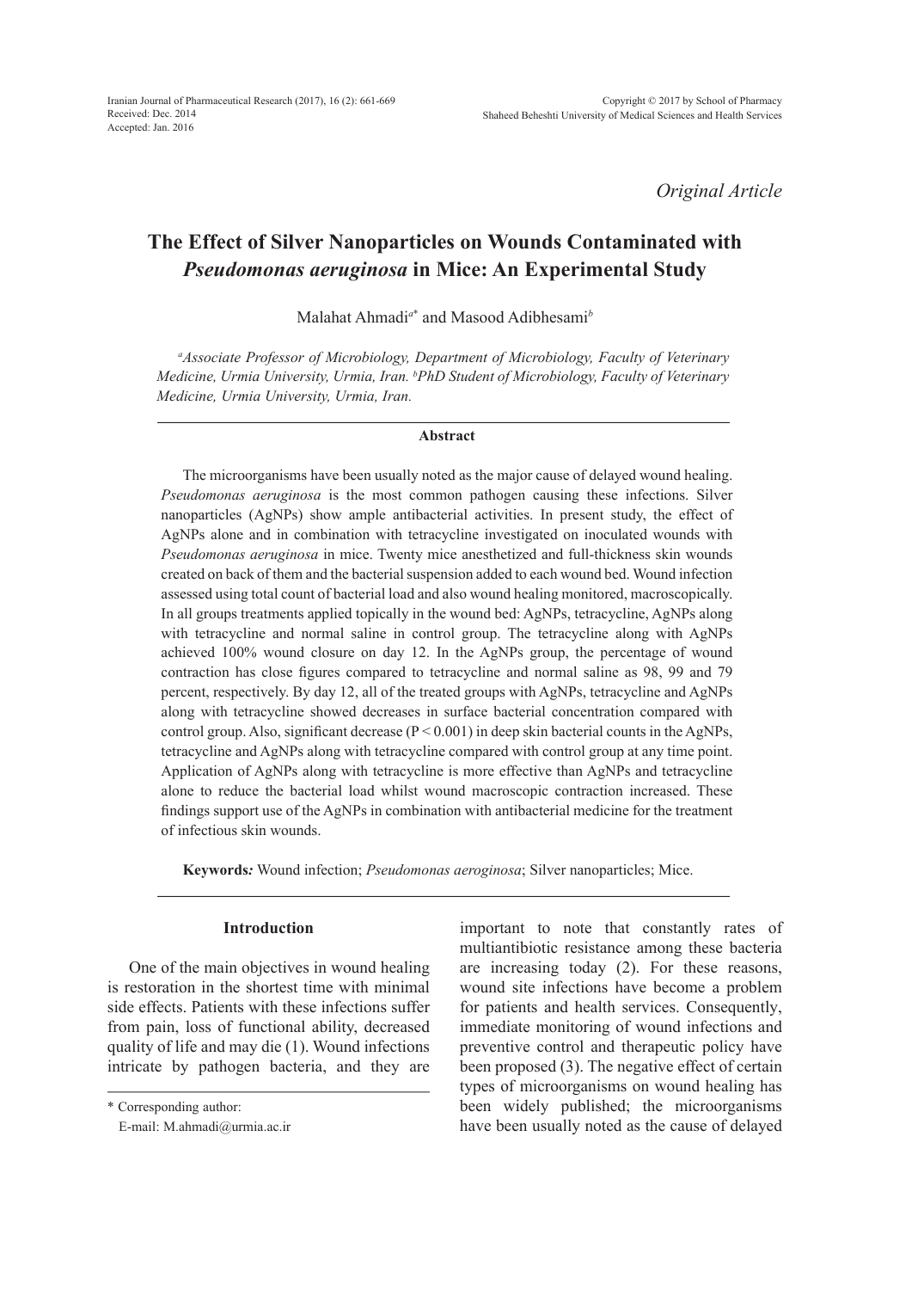wound healing. One the most common pathogen causing these infections is *Pseudomonas aeruginosa* (4). Antimicrobial therapy that controls colonization and proliferation of microbial pathogens is the most vital aspects of skin wound care (5). So, antimicrobial medicines, such as silver compounds, iodine compounds, acetic acid, and chlorhexidine are often used to treat or prevent wound infections (6-7). An ideal treatment should be able to protect the wounds against microbial interactions (8). For centuries metals have been applied as bactericidal and bacteriostatic agents. Silver, gold and zinc with different properties and spectrums of activity have been used (9). Nanoparticles are defined as particulate dispersions or solid particles with a size in the range of 1-100 nm (10). The alteration from microparticles to nanoparticles (<100 nm in diameter) includes an increase in relation to the surface area, among other changes in properties. The antibacterial activity of metals depends on their contact surface; a larger surface area of the nanoparticles allows a larger extent of interactions with other organic and inorganic molecules (11). Nanomedicine is a developing field expanding rapidly because of the development of new nanomaterial into a range of products and technologies. Silver nanoparticles (AgNPs) show both unique physicochemical properties (high ratio of surface area to mass) and ample antibacterial activities, which confer them as a major advantage for the development of alternative products against, for example, multidrug resistant microorganisms (12) and *in-vitro* condition AgNPs were effective against Gram-negative such as *Pseudomonas aeruginosa* (13).

AgNPs are attractive because they are nontoxic to the human body at low concentrations and have broad spectrum antibacterial actions (14). In recent years, there has been great progress in the application of nanoparticles in biological technology. The medicine application of NPs has increased and expanded to the fields of non-infection wound healing (15). In this study, the effect of silver nanoparticles alone and in combination with tetracycline, as a standard antibiotic were investigated on inoculated wounds with *Pseudomonas aeruginosa* in Albino mice.

#### **Experimental**

## *Animals and animal care*

Twenty Albino male mice, weighing 20-30 gr each, were randomly divided into four equal groups  $(n = 5)$ , under a 12:12 light: dark cycle with lights on at 06:00 h. Mice were kept under specific pathogenic-free conditions, housed, fed and treated in accordance with the international guidelines principles of laboratory animal use and care (16). They were maintained on standard pellet diet and water ad libitum for 2 weeks to be acclimatized prior to the investigation.

## *Anesthesia and wounding*

All mice were anesthetized with 250  $\mu$ L doses of a Ketamine–Xylazine–saline cocktail (ratio 4:1:35) consisting of Ketamine (Woerden, Holland) 100 mg/Kg and Xylazine (Woerden, Holland) 5 mg/Kg, administered intra peritoneal (17). Briefly, hairs of mice shaved, the exposed skin area cleaned with 70% ethanol, and fullthickness skin wounds (3 mm in diameter) created on the dorsal middle line of mouse using sterile biopsy punch equipment (Revolving punch pliers, Germany). The wounds left open without any dressing material for the duration of the study (18).

# *Infected wound model*

The *Pseudomonas aeruginosa* PAO1 obtained from Dr. Nima Jazani, Urmia University of Medical Sciences, kindly. The bacteria were grown in Muller-Hinton broth (Merck, Germany). When bacteria were in the log phase of growth, the suspension centrifuged at 1000 g for 15 min, the supernatant was discarded, and the bacteria were diluted to 10<sup>8</sup> CFU/mL in sterile Phosphate-Buffered Saline. Ten µl of the bacterial suspension (10<sup>6</sup> CFU) added to each wound bed immediately after wound surgery (19).

## *Grouping and treatment*

As mentioned before the mice were randomly divided into four groups of 5 animals (AgNPs [20 nm, US Research Nanomaterials, Inc. USA], tetracycline, AgNPs along with tetracycline and normal saline as control). In all groups treatments applied topically in the wound bed: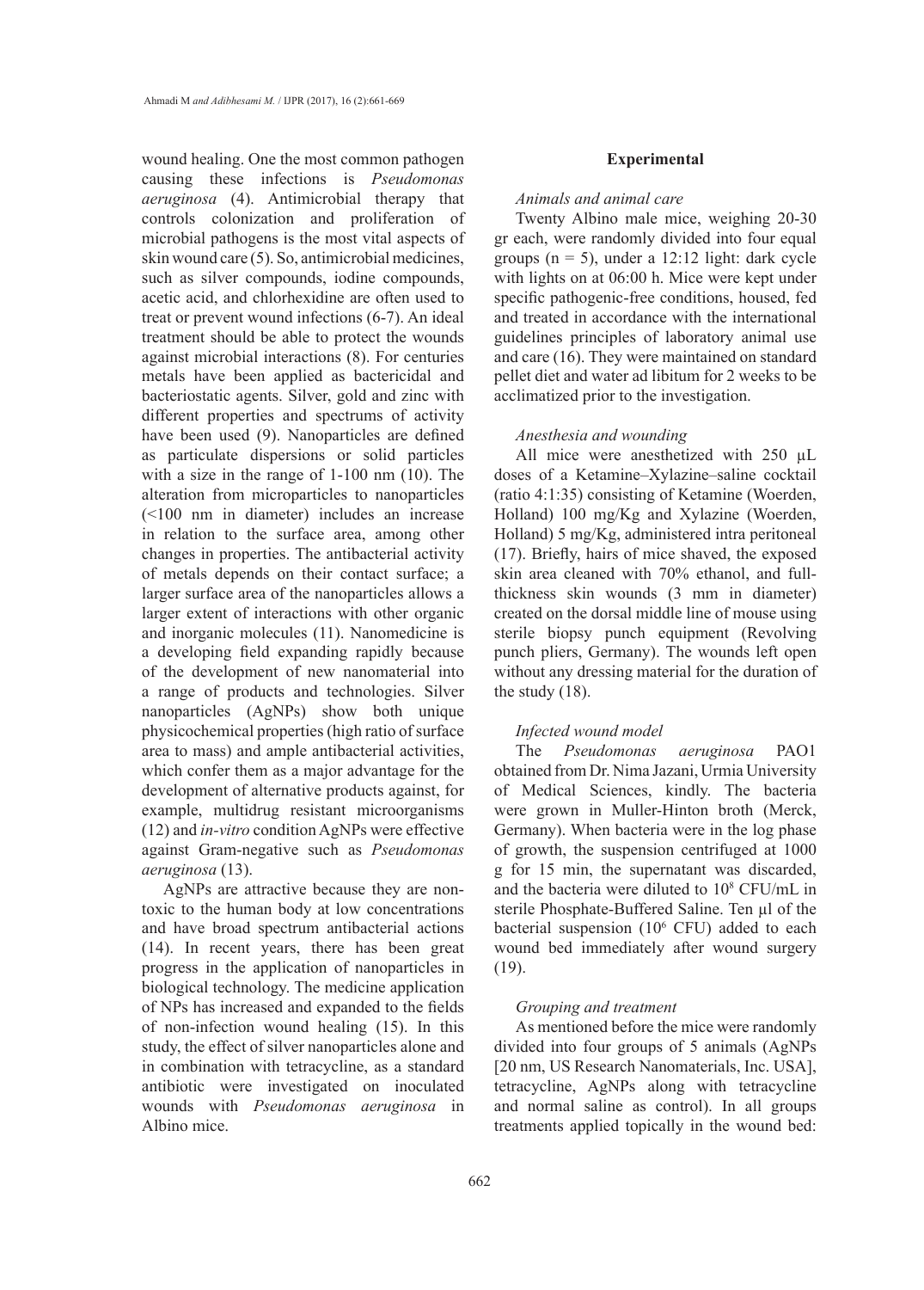10 µL of AgNPs  $(0.04 \text{ mg/cm}^2)$  in AgNPs (NP) group, tetracycline (8 mg/Kg) in tetracycline (Tet) group, both of AgNPs  $(0.02 \text{ mg/cm}^2)$  and tetracycline (4 mg/Kg) in AgNPs along with tetracycline (NP+Tet) group (half of normal dose) and normal saline (10 µL per wound bed) in control group (18-20)

#### *Measurement of wound infection*

Wound infection was assessed using measurement of bacterial load at the wound site on days 4, 8 and 12 by two methods. First, a swab test was performed from the wound surface for analyzing bacterial superficial load on days 4 and 8. The sample was then transferred to an appropriate diluent. To measure the concentration of bacterial the suspensions were serial diluted from  $1:10<sup>3</sup>$  to  $1:10<sup>12</sup>$  with sterile broth media and the dilutions were placed on broth-agar plates. The second test analyzed deep tissue infection on 12 day. The skin was excised as a 3 mm in diameter, including the entire wound with adjacent normal skin.

The tissue biopsies were weighed and homogenized in a tissue grinder and placed in 1.5 mL of Muller-Hinton Broth. A drop of the homogenate was placed on the slide and Gram stained for supposal evaluation (The presence of one or more microorganisms per oil-immersion field reflect a microbial load at least  $10<sup>5</sup>$  CFU/ gram). Serial dilutions preparing of using the tissue homogenate  $1:10(0.1+0.9)$  in the dilution blanks using normal saline. The CFU/gram of tissue was calculated by: CFU/Gram = Plate Count  $\times$  (1/dilution)  $\times$  10/ Wt. of Homogenized Tissue (22-23).

# *Measurement of wound size*

Wound healing was monitored by taking digital photographs on days 0, 4, 8 and 12 post treatments. In order to evaluate healing performance, the relic wound size was measured using digital Adobe Photoshop 10 (CS3) software histogram analysis (Parand, Tehran, Iran). Wound size was expressed as the percentage of the wound area determined on every posttreating day, compared with the original wound area:

%wound contraction =  $(A_0 - A_t)/A_0 \times 100$  (14)

Where  $A_0$  is the original wound area and  $A_t$  is the area of wound at the time of bacterial counting and taking images (on day 0, 4, 8 and 12 accordingly). Area was measured by the images of the wounds using image analysis software after calibration in same days. All experiment animals were euthanized by  $CO<sub>2</sub>$  inhalation on day 12.

#### *Statistical analysis*

All statistics performed using SPSS 17.0 (Chicago, IL). Main effect statistical significance was determined at  $p \le 0.05$ . All results are presented as group means with standard deviation. Statistical analysis was performed using ANOVA analysis.

## **Results**

# *Microbial loads in wounds*

Results of bacterial count in wound surface indicated that except control group, on day 0 to 12, the bacterial loads dropped in all groups. The initial inoculum of approximately 10<sup>6</sup> CFU/10  $\mu$ L of organism peaked at about  $12\times10^9$  CFU/10 µL in the control group on day 8. Some of the wounds in the mice of control group (normal saline) overtly appeared infected (Figure 2). The group of NP+Tet showed the most rapid decrease at the day 0 to day 12 (Figuer 1). The surface infection evaluation showed significant decrease  $(p < 0.001)$  in bacterial load in all treatment groups; in NP group,  $6 \times 10^5$  CFU/10 µL on day 4 and  $13 \times 10^4$  CFU/10 µL on day 8, in Tet group,  $5 \times 10^5$  CFU/10 µL on day 4 and  $11 \times 10^4$  CFU/10  $\mu$ L on day 8, in NP+Tet group  $3 \times 10^5$  CFU/10  $\mu$ L on day 4 and  $6 \times 10^4$  CFU/10  $\mu$ L on day 8 (Table 1).

By day 12, all of the treated groups showed decreases in deep skin bacterial concentration (0 CFU/gr) compared with control group  $(6\times10)$ CFU/gr) (Table 1).

However, significant decrease  $(P < 0.001)$ in deep skin bacterial counts in the AgNPs, tetracycline and AgNPs along with tetracycline were found at any time point compared with control group. Except control group in all treated groups, the wounds did not have infected appearance macroscopically (Figure 2).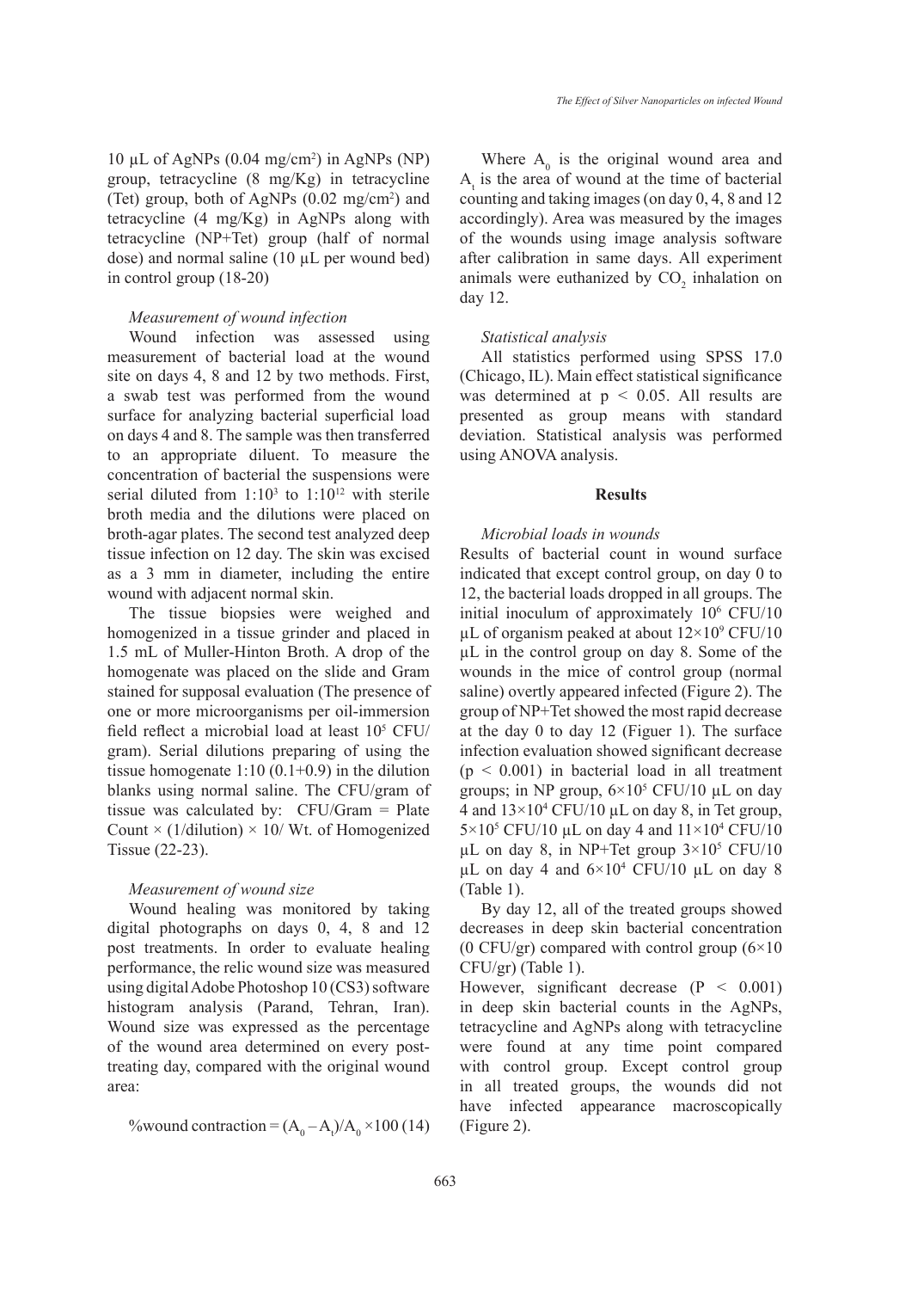| Treatment | $\sim$<br>Day  | <b>Bacterial count</b>       |  |
|-----------|----------------|------------------------------|--|
|           | $\overline{4}$ | $6\times10^5$ CFU/10 µL      |  |
| NP        | $\,$ 8 $\,$    | $1.3\times10^5$ CFU/10 µL    |  |
|           | 12             | $0$ CFU/gr                   |  |
|           | $\overline{4}$ | $5\times10^5$ CFU/10 μL      |  |
| Tet       | 8              | $1.1\times10^5$ CFU/10 µL    |  |
|           | 12             | $0$ CFU/gr                   |  |
|           | $\overline{4}$ | $3\times10^5$ CFU/10 µLl     |  |
| $NP+Tet$  | 8              | $6\times10^4$ CFU/10 µL      |  |
|           | 12             | $0$ CFU/gr                   |  |
|           | $\overline{4}$ | $1.2\times10^{10}$ CFU/10 µL |  |
| Control   | 8              | $3.1\times10^9$ CFU/10 µL    |  |
|           | 12             | $6\times10$ CFU/gr           |  |

**Table 1.** Bacterial load average in wounds area of experimental groups post treatment.

\* Result of Tukey,s analysis indicate significant different (P < 0.001) in the between groups of NP, Tet, NP+Tet and control on day 4, day 8 and day 12.

## *Wound closure*

A mouse wound healing model with a 3 mm diameter of full thickness cutaneous wound used to evaluate the effect of the AgNPs, tetracycline, AgNPs along with tetracycline and normal saline (control) on the wound treatment process. Quantitative measurements of wound size are routinely used to assess initial wound size as well as progress toward wound closure. The wound contraction rate measured as the reduction in wound size on days 4, 8, and 12 post treatment. Significant progress in the wound contraction was observed in the treated excision wounds compared with the control group (Table 2). Among all groups, the NP+Tet group demonstrated the best wound healing properties than other groups (Figure 2). The area of wound in NP+Tet group was reduced to 4.32 mm<sup>2</sup> of their original size  $(7.06 \text{ mm}^2)$  on day 4,  $1.50 \text{ mm}^2$  on day 8, and 0 mm<sup>2</sup> (complete closure) on day 12. The corresponding Figures for the control group (normal saline) were 6.21 mm2 (day 4), 3.06 mm<sup>2</sup> (day 8) and 1.47 mm<sup>2</sup> (day 12). However, the actual wound size was difficult to measure based on digital images, because of the presence of pus in the infected wound in control group. The figures for the standard antibiotic (tetracycline) were 5.33 mm2

 $(\text{day } 4)$ , 2.33 mm<sup>2</sup>  $(\text{day } 8)$  and 0.04 mm<sup>2</sup>  $(\text{day } 4)$ 12), and for AgNPs were 5.48 mm<sup>2</sup> (day 4), 2.43  $mm<sup>2</sup>$  (day 8) and 0.10 mm<sup>2</sup> (day 12). There was complete epithelization in NP+Tet group on day 12 compared with other groups. The tetracycline along with AgNPs achieved 100% wound closure on day 12. In the NP group, the percentage of wound contraction has close figures compared to tetracycline as 98 and 99 percent, respectively (Table 2). However, The images show that most of the treated wounds closed on day 12 (Figure 2). In control group, only 79 percent of the surface area of the wound was closed on day 12 (Table 2).Healing rates among NP+Tet group were significantly faster than NP, Tet and control group ( $P < 0.001$ ). Result of Tukey's analysis indicate significant differences in the following: Between the groups of NP and control on day 4  $(P = 0.002)$  and on day 12  $(P < 0.001)$ ; NP and  $NP + Tet$  on day 4 ( $P < 0.001$ ); Tet and  $NP + Tet$ on day 4 ( $P = 0.002$ ); Tet and control on day 4  $(P = 0.005)$  and on day 12  $(P < 0.001)$ ; NP + Tet and saline control on days  $8 (P < 0.001)$  and 12  $(P < 0.001)$ .

## **Discussion**

The antimicrobial medicines, such as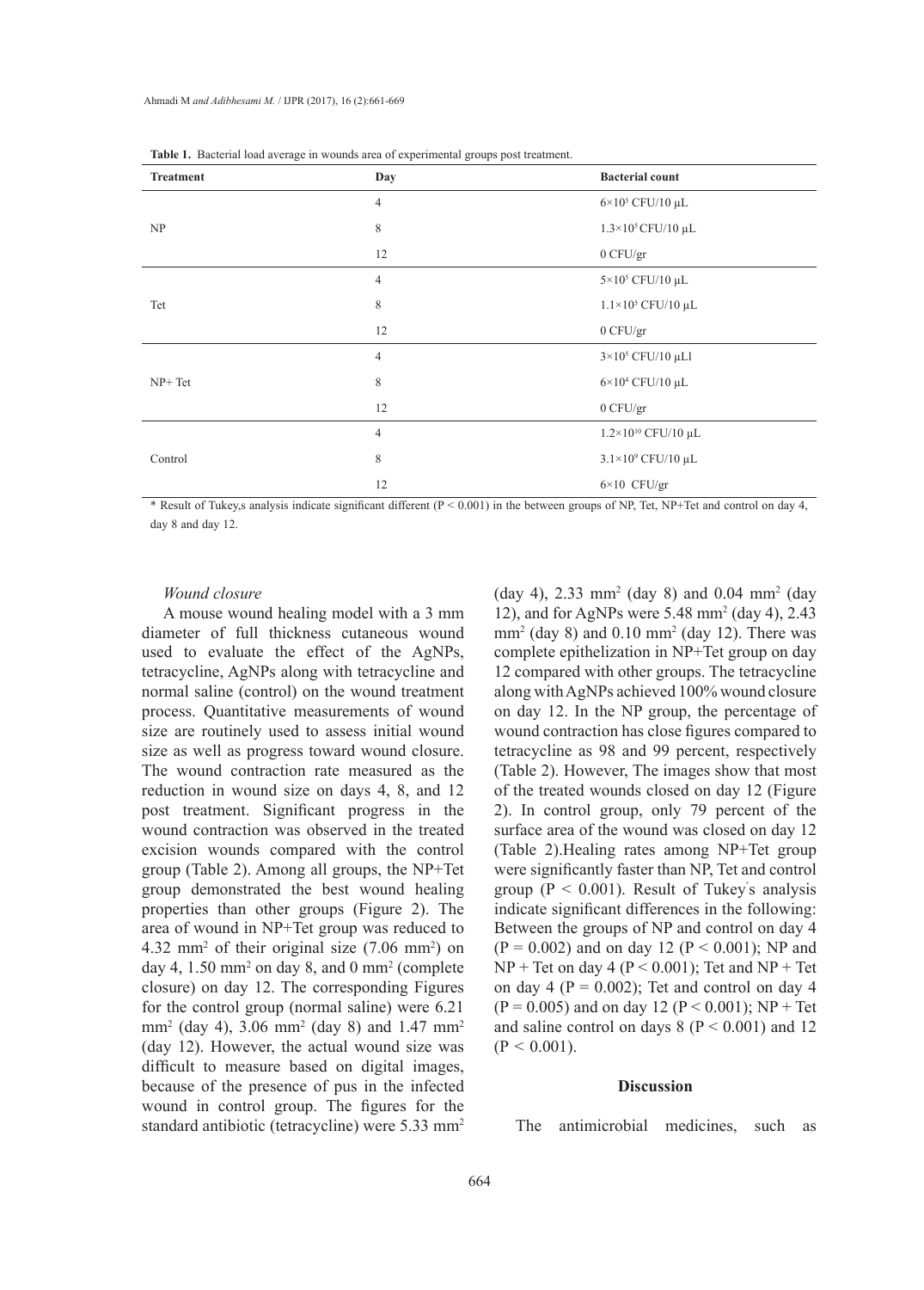

**Figure 1.** Wound clousre over time. Tet: Tetracycline; NP: Nanoparticle; Tet + NP: Tetracycline along with tetracycline.

silver compounds are often applied to treat or prevent wound infections. An ideal material not only should be able to protect the wounds against microbial interactions but also should be non-toxic to the human body. The AgNPs at low concentrations have broad spectrum of antibacterial activity; also non-cytotoxic to macrophages at the bactericidal concentration (13).

In the United States, 4 to 6 million people affect by chronic wounds each year, consuming over 25 billion dollars of health-care spending (23). These startling statistics and the healthcare risks inherent in the setting of this chronic disease serve as the driving force behind the development of novel wound therapies. Nanomaterials, which either show antimicrobial activity by themselves or elevate the effectiveness and safety of antibiotics administration (24), are called "nanoantibiotics" and their capability of controlling infections *in-vitro* and *in-vivo* has been explored and demonstrated (25). Silver nanoparticles (AgNPs) have been extensively investigated as an antimicrobial agent *in-vitro*. AgNPs show both unique physicochemical properties (high ratio of surface area to mass) and remarkable antimicrobial activities, which confer to them a major advantage for the development of alternative products against, for example, multidrug resistant microorganisms (26). Antimicrobial mechanisms of nanomaterials include: photocatalytic production of reactive and viral components (27), compromising the bacterial cell wall/membrane, interruption of energy transduction (14), and inhibition of enzyme activity and DNA synthesis (28). Jain *et al.* in 2008 demonstrated that antibioticsloaded nanoparticles had explored to treat ocular infections by intravitreously administering antimicrobial drugs for sustained medicine release at a high concentration (29). Maya *et al*. demonstrated that bacteria binds and aggregates with Nps increases tetracycline concentrations at the infection site (30). The rapid growth of researches about antimicrobial activities *in-vitro* strengthens the need for closer evaluation of their potential activities *in-vivo*. However, most of the studies were only carried out *in-vitro*, without follow-up of *in-vivo* data support. Here, we describe the use of AgNPs with antibiotic and without antibiotic to improve interactions *invivo* on infectious wound healing. Antimicrobial agents, such as antibiotics, silver compounds, iodine compounds, and others are often loaded in wound dressings to prevent or treat infection (31). However, concerns about the using of antimicrobials on open wounds still exist because of their potential cytotoxicity that may delay healing (5). In reviewing the literature, we highlighted the role of AgNPs in the wound healing; this studies have proposed the use of AgNPs as non-infectious wound dressing materials (32). In present study we investigated

oxygen species (ROS) that damage cellular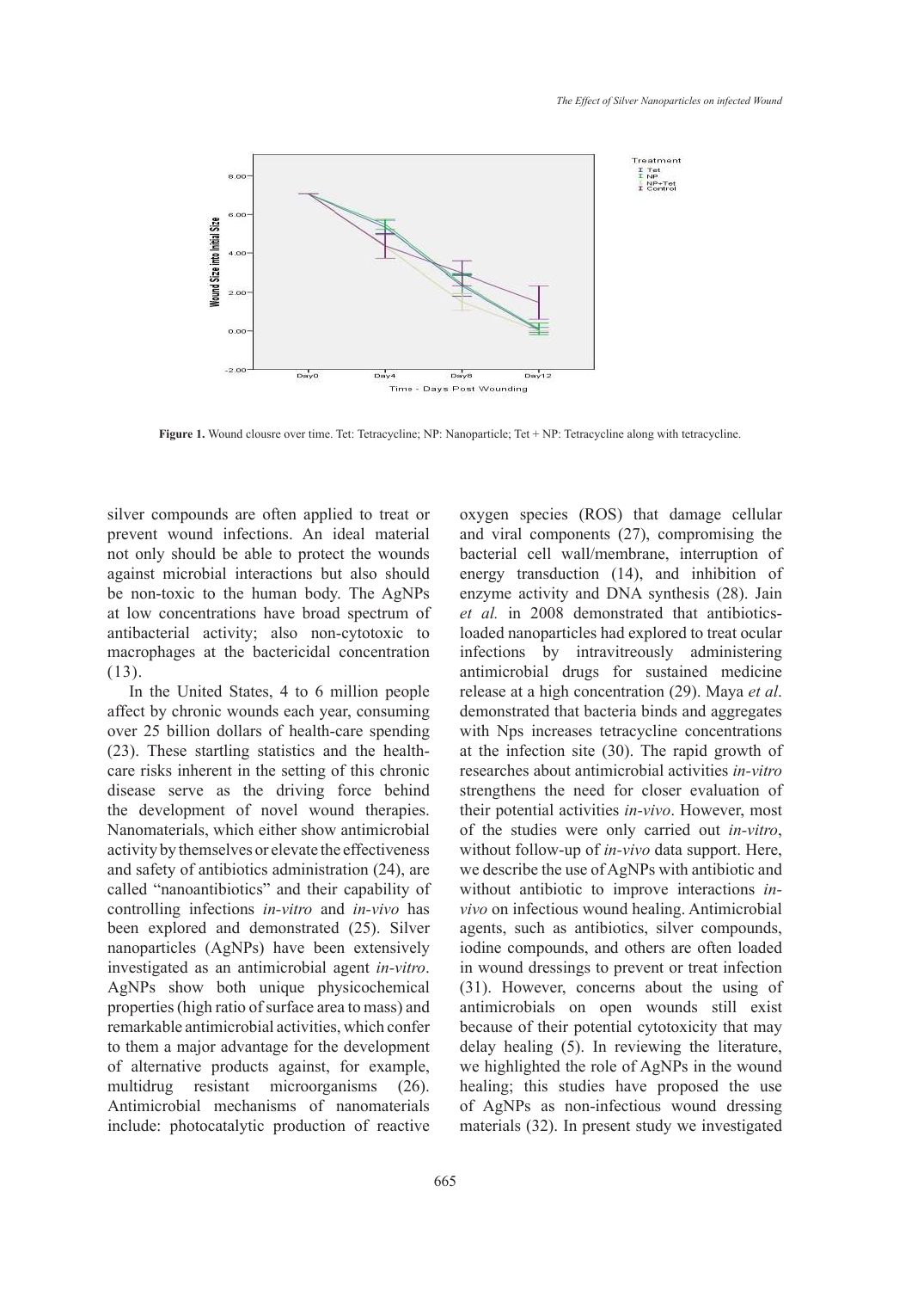| <b>Treatment</b> | Mean of the wound area (mm2) and (%wound contraction) |          |          |           |
|------------------|-------------------------------------------------------|----------|----------|-----------|
|                  | 0                                                     | 4        | 8        | 12        |
| NP               | 7.06                                                  | 5.48(22) | 2.43(65) | 0.10(98)  |
| Tet              |                                                       | 5.33(24) | 2.33(66) | 0.04(99)  |
| $NP+Tet$         |                                                       | 4.32(38) | 1.50(78) | 0.00(100) |
| Control          |                                                       | 6.21(12) | 3.06(56) | 1.47(79)  |

**Table 2.** Mean of the wound area on 4, 8 and 12 days in NP, Tet, NP+Tet and control groups. Tet: Tetracycline; NP: Nanoparticle; Tet+NP: Tetracycline along with tetracycline.

the role of AgNPs, tetracycline and AgNPs along with tetracycline (in half dose) investigated as an antimicrobial agent for infected wound treatment of mice.

Bacteria are thought to play a critical role in delayed healing by altering host cell function, and lowering the level of endogenous growth factors (33). Strategies to control the risk of infection, and the level of bacterial activity, are generally directed toward several variables – number of bacteria, strength of their virulence, and the immune status of the host (34). The studies showed that AgNPs had the potential to promote wound healing through facilitated antiinflammatory action (15). The findings provided evidence that AgNPs not only had a beneficial effect on acceleration of the wound-healing process, but also improved the tensile properties of the repaired skin, with a close resemblance to normal skin (35). Mohanty *et al.* in 2012 showed that AgNPs exhibit potent antibacterial activity, besides being non-cytotoxic to macrophages at the bactericidal concentration; also AgNPs represent a potential template for designing of antibacterial agents to target bacterial colonization and to overcome drug resistance (13).

In present study, the hypothesis that the AgNPs and AgNPs along with tetracycline enhance bacterial clearance during wound healing contaminated with *P.aeruginosa* examined. In present study, tetracycline used as reference antibiotic. According to a report by Bucknall in 1980, the rate of infection is directly related to the number of organisms inoculated. Inoculation at 10<sup>6</sup> bacteria/mL resulted to 100% of the wounds producing pus without mortality while at  $10^{10}$  cells/mL all the test animals died

with an overwhelming infection, at  $10^4$  cells/mL approximately 50% of the wounds are showed no sign of infection (35). So, in the present study the skin wound of the mice inoculated with  $10<sup>6</sup>$ CFU of pathogen and a good local infection was established on post-operative days without mortality.

The treatment of infectious wounds in mice with AgNPs, tetracycline and AgNPs along with tetracycline resulted in a significant decrease in surface wound infection on days 4 and 8 post treatment. Also significant decrease was cleared in deep wound infection on day 12, suggesting that all of therapies should have positive effects on bacterial wound load. In all three treatment groups the bacterial count reduced from day 0 to 12.

However, results of wound healing were not statistically significant among NP, Tet and NP+Tet groups but comparing to control group the difference was significant specially on day 12 (almost %19). The difference among  $NP +$ Tet and control groups is more significant on day 12 (almost %21). As the AgNPs along with tetracycline were used in half normal dose in NP + Tet group, so it can be stated that they have synergetic effect.

In Kokura *et al.* study, silver nanoparticles do not readily pass through the skin barrier and have no detrimental effects on skin keratinocytes. They recommend that silver nanoparticles have excellent potential for use as a safe preservative in cosmetics (37). In this study, the presence of silver nanoparticles in both groups (NP and  $NP + Tet$ ) improved wound appearance better than other groups without silver nanoparticles (Tet and control groups) and wound trace less remains (Figure 2)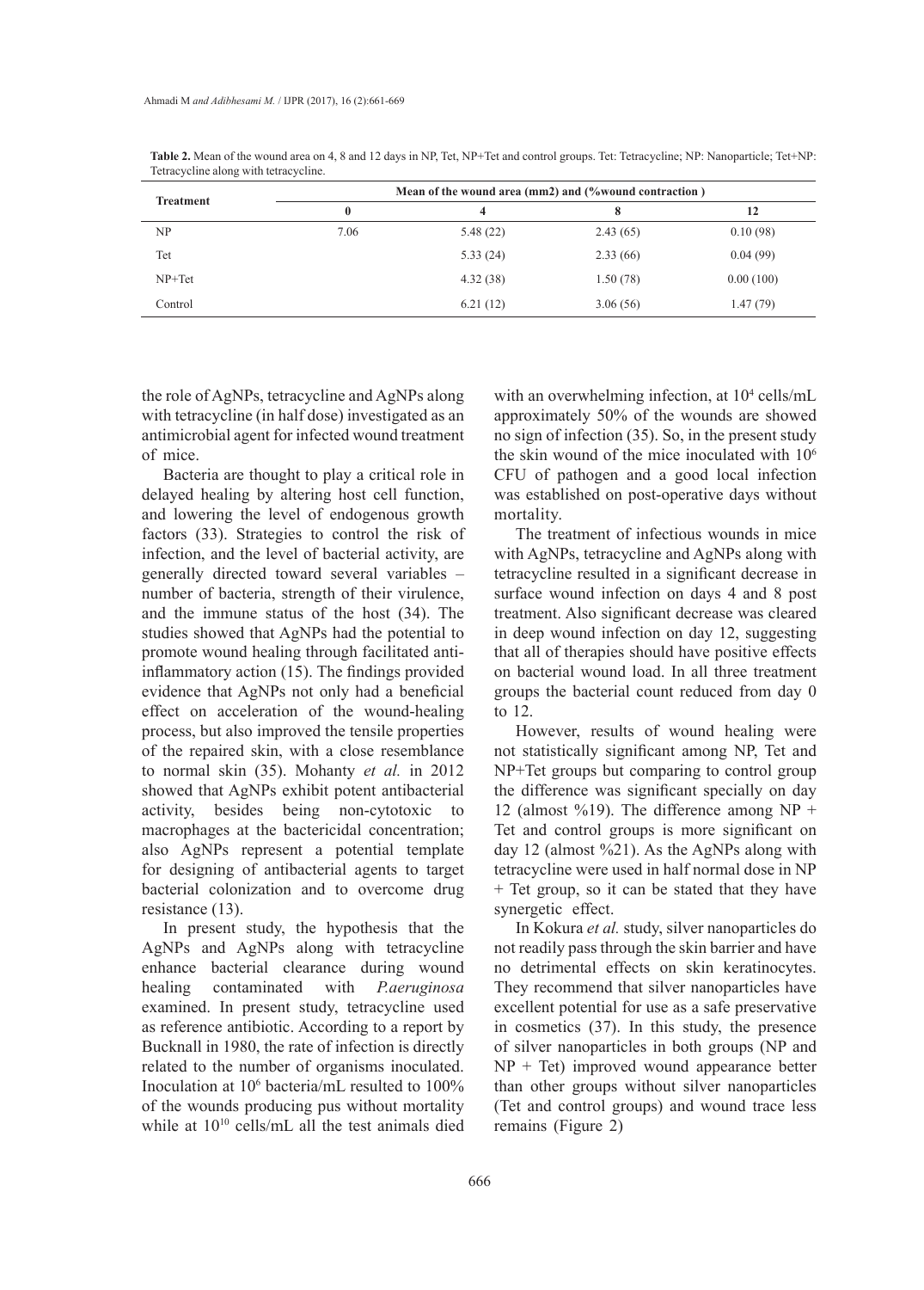

Figure 2. Photograph of wounds in control, NP, NP+Tet and Tet groups on days 0, 4, 8, and 12. Scale bar; 3 mm. let g

# **Conclusion**

Finally, present study has described the antibacterial properties and macroscopic wound healing by AgNPs and AgNPs along with tetracycline. The AgNPs and AgNPs along with tetracycline were evaluated as wound dressing materials in infected animal wound models. Application of the dressings showed significant improvement in wound healing macroscopic rate and wound infection treatment. The AgNPs and tetracycline have a synergistic effect together. Application of AgNPs along with tetracycline is more effective than AgNPs and tetracycline alone in reduction of bacterial load and wound macroscopic contraction. These findings support use of the AgNPs along with and standard antibiotic for the treatment of skin infected

wounds. Further studies are recommended to study the mechanism of action of AgNPs in infectious wound healing.

## *Abbreviations*

AgNPs, Silver nano particles; Tet, Tetracycline, NP, nanoparticles; NP+Tet, Silver nano particles along with Tetracycline.

# **Acknowledgments**

The authors would like to thank Dr. Nima Hosseini Jazani for providing of *Pseudomonas aeruginosa* PAO1 from McMaster University, Canada.

# *Funding/Support*

This research was financially supported by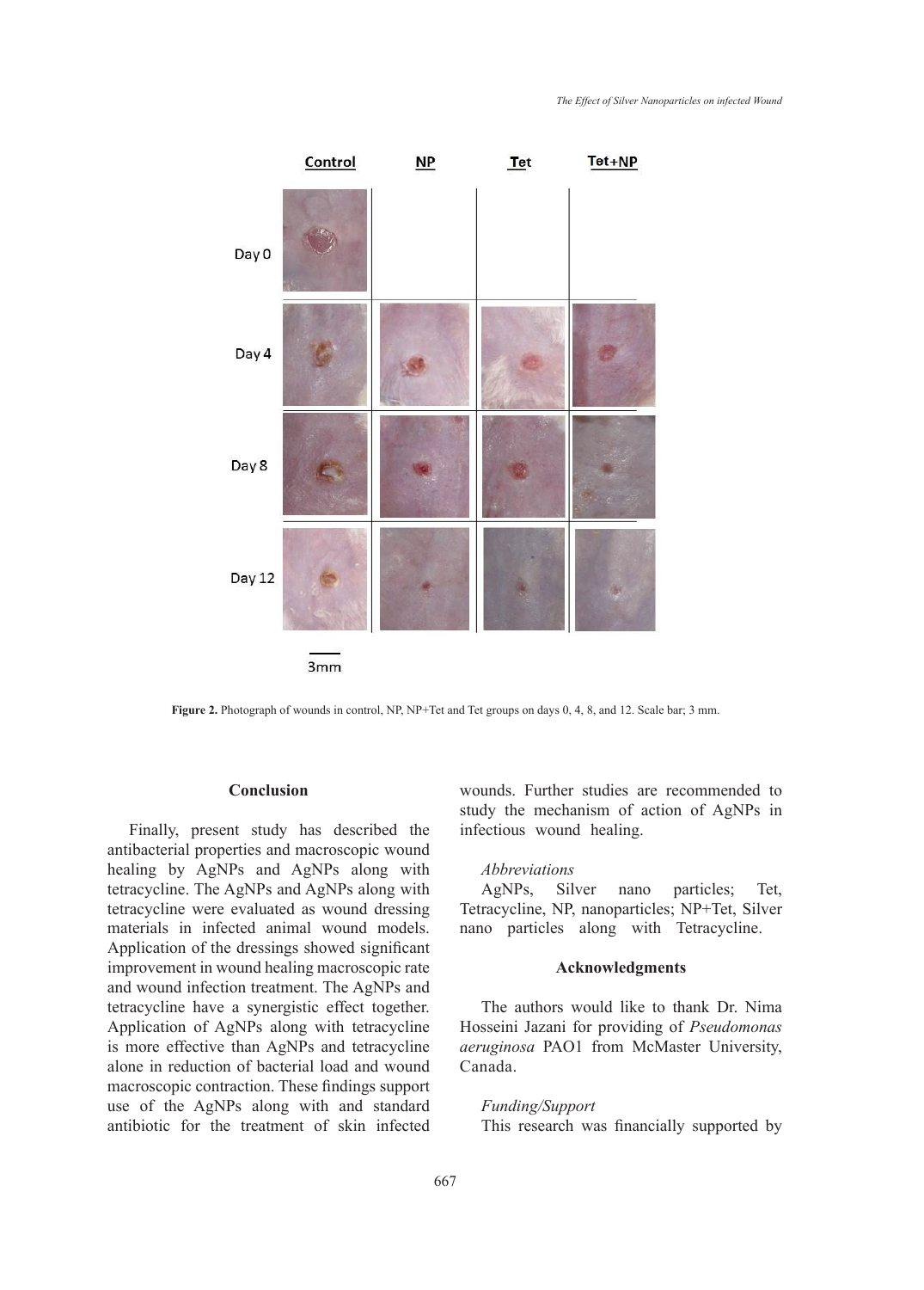Vice Chancellor of Research, Urmia University, Urmia, Iran.

#### **References**

- $(1)$  Rizzi SC, Upton Z, Bott K and Dargaville TR. Recent advances in dermal wound healing: biomedical device approaches. *Exp. Rev. Med. Dev*. (2010) 7: 143-54.
- (2) Burke JP. Infection control a problem for patient safety. *New Eng. J. Med*. (2003) 7: 651-6.
- Bratzler DW and Houck PM. Antimicrobial prophylaxis (3) for surgery: an advisory statement from the National Surgical Infection Prevention Project. *Clin. Infect. Dis*. (2004) 38: 1706-15.
- (4) Bowler PG, Duerden BI and Armstrong DG. Wound microbiology and associated approaches to wound management. *Clin. Microb. Rev.* (2001) 14: 244-69.
- Lo SF, Hayter M, Chang CJ, Hu WY and Lee LL. A (5) systematic review of silver-releasing dressings in the management of infected chronic wounds. *J. Clin. Nurs*. (2008) 17: 1973-85.
- Drosou A, Falabella A and Kirsner RS. Antiseptics on (6) wound: an area of controversy. *Wound* (2003) 15: 149- 66.
- (7) Snelling CF, Roberts FJ, Germann E, Gillespie K, Coderre S and Henry D. Comparison of standard and chlorhexidine-derivative topical antibacterial agents on the infected burned rat wound. *Bur. Includ. Ttherm. Inj*. (1988) 14: 91-100.
- Ignacio C, Barcellos L, Ferreira MD, Moura SA, (8) Soares IA and Oréfice RL. *In-vivo* tests of a novel wound dressing based on biomaterials with tissue adhesion controlled through external stimuli. *J*. *Mater. Sci. Mater. Med*. (2011) 22: 1357-64.
- Lansdown AB. Silver in health care: antimicrobial (9) effects and safety in use. *Curr. Prob. Derm*. (2006) 33: 17-34.
- $(10)$  Zhang G, Niu A, Peng S, Jiang M, Tu Y, Li M and Wu C*.* Formation of novel polymeric nanoparticles. *Accoun. Chem. Res*. (2001) 34: 249-56.
- Wani IA, Ahmad T and Manzoor N. Size and shape (11) dependant antifungal activity of gold nanoparticles: a case study of Candida. *Collo. Surf*. (2013) 101: 162- 70.
- (12) Martinez-Gutierrez F, Olive PL, Banuelos A, Orrantia E, Nino N and Sanchez EM. Synthesis, characterization, and evaluation of antimicrobial and cytotoxic effect of silver and titanium nanoparticles. *Nanomed*. (2010) 5: 681-8.
- (13) Mohanty S, Mishra S, Jena P, Jacob B, Sarkar B and Sonawane A. An investigation on the antibacterial, cytotoxic, and antibiofilm efficacy of starch-stabilized silver nanoparticles. *Nanomed*. (2012) 8: 916-24.
- (14) Jiang B, Larson JC, Drapala PW, Perez-Luna VH, Kang-Mieler JJ and Brey EM. Investigation of lysine acrylate containing poly(N-isopropylacrylamide) hydrogels as wound dressings in normal and infected wounds. *J. Bio. Mat. Res*. (2012) 100: 668-76.
- $(15)$  Tian J, Wong KK, Ho CM, Lok CN, Yu WY and Che CM. Topical delivery of silver nanoparticles promotes wound healing. *Chem. Med. Chem*. (2007) 2: 129-36.
- $(16)$  Baumans V and Van Loo PL. How to improve housing conditions of laboratory animals: the possibilities of environmental refinement. *Vet. J.* (2013) 195: 24-32.
- $(17)$  Ziv-Polat O, Topaz M, Brosh T and Margel S. Enhancement of incisional wound healing by thrombin conjugated iron oxide nanoparticles. *Biomat*. (2010) 31: 741-7.
- (18) Joseph AOO and Abob KAO. Wound healing effect of Flabellaria paniculata leaf extracts. *J. Ethn. Pharm*. (2010) 127: 786-8.
- (19) Yates CC, Whaley D, Babu R, Zhang J, Krishna P and Beckman E. The effect of multifunctional polymerbased gels on wound healing in full thickness bacteriacontaminated mouse skin wound models. *Biomat*. (2007) 28: 3977-86.
- $(20)$  Kwan KH, Liu X, To MK, Yeung KW, Ho CM and Wong KK. Modulation of collagen alignment by silver nanoparticles results in better mechanical properties in wound healing. *Nanomed*. (2011) 7: 497-504.
- Williams RL, Sroussi HY, Abercrombie JJ, Leung (21) K and Marucha PT. Synthetic decapeptide reduces bacterial load and accelerates healing in the wounds of restraint-stressed mice. *Bra. Behav. Immu*. (2012) 26: 588-96.
- Weir E, Lawlor A, Whelan A and Regan F. The use (22) of nanoparticles in anti-microbial materials and their characterization. *Analyst*. (2008) 133: 835-45.
- $(23)$  Singer M, Nambiar S, Valappil T, Higgins K and Gitterman S. Historical and regulatory perspectives on the treatment effect of antibacterial drugs for community-acquired pneumonia. *Clin. Infect. Dis*. (2008) 3: 216-24.
- Li Q, Mahendra S, Lyon DY, Brunet L, Liga MV and Li (24) D. Antimicrobial nanomaterials for water disinfection and microbial control: potential applications and implications. *Wat. Res*. (2008) 42: 4591-602.
- $(25)$  Rai M, Yadav A and Gade A. Silver nanoparticles as a new generation of antimicrobials. *Biotech. Adv*. (2009) 27: 76-83.
- (26) Etheridge ML, Campbell SA, Erdman AG, Haynes CL, Wolf SM and McCullough J. The big picture on nanomedicine: the state of investigational and approved nanomedicine products. *Nanomed*. (2013) 9: 1-14.
- $(27)$  Pal S, Tak YK and Song JM. Does the antibacterial activity of silver nanoparticles depend on the shape of the nanoparticle? A study of the Gram-negative bacterium Escherichia coli. *Appl. Enviro. Microb*. (2007) 73: 1712-20.
- (28) Huang Z, Zheng X, Yan D, Yin G, Liao X, Kang Y, Yao Y, Huang D and Hao B. Toxicological effect of ZnO nanoparticles based on bacteria. *Langmuir*. (2008) 15: 4140-4.
- (29) Jain D and Banerjee R. Comparison of ciprofloxacin hydrochloride-loaded protein, lipid, and chitosan nanoparticles for drug delivery. *J. Bio. Mat. Res*.